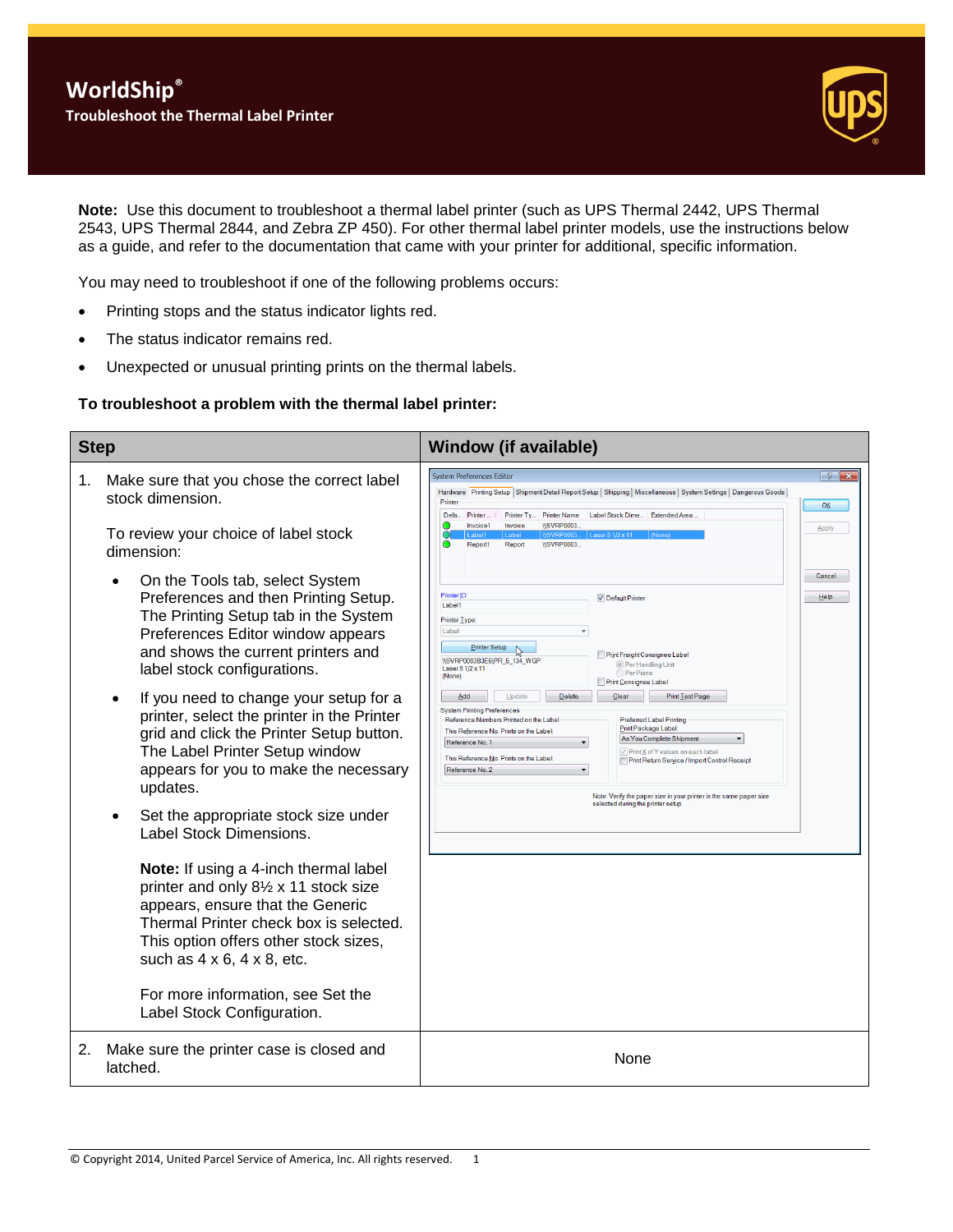# **WorldShip®**

### **Troubleshoot the Thermal Label Printer**



| 3. | Make sure that labels are loaded in the<br>printer properly and not damaged.                                                                                                    | None |
|----|---------------------------------------------------------------------------------------------------------------------------------------------------------------------------------|------|
| 4. | Make sure that labels are not jammed in the<br>label path.                                                                                                                      |      |
|    | <b>Note:</b> Refer to the documentation that<br>came with the thermal label printer for<br>proper label loading and operation<br>instructions.                                  | None |
| 5. | Make sure that the "gap" sensor is not dirty.                                                                                                                                   |      |
|    | Note: Refer to the documentation that<br>came with the thermal label printer for<br>location of this sensor.                                                                    | None |
| 6. | Ensure the print head is clean.                                                                                                                                                 |      |
|    | <b>Note:</b> Refer to the documentation that came<br>with the thermal label printer for specific<br>cleaning instructions and additional<br>troubleshooting of printing issues. |      |
|    | To clean the print head:                                                                                                                                                        |      |
|    | Open the printer case to locate the<br>$\bullet$<br>print head.                                                                                                                 |      |
|    | Rub the cleaning pen (supplied with<br>the printer) across the dark area of the<br>print head.                                                                                  |      |
|    | Wait one minute, and then close the<br>$\bullet$<br>printer case.                                                                                                               |      |
|    | Tips:                                                                                                                                                                           |      |
|    | UPS recommends that you clean the<br>print head on your thermal label printer<br>each time you load a new roll of labels<br>in the printer.                                     |      |
|    | For further cleaning assistance, refer to<br>$\bullet$<br>the documentation that came with the<br>thermal label printer.                                                        |      |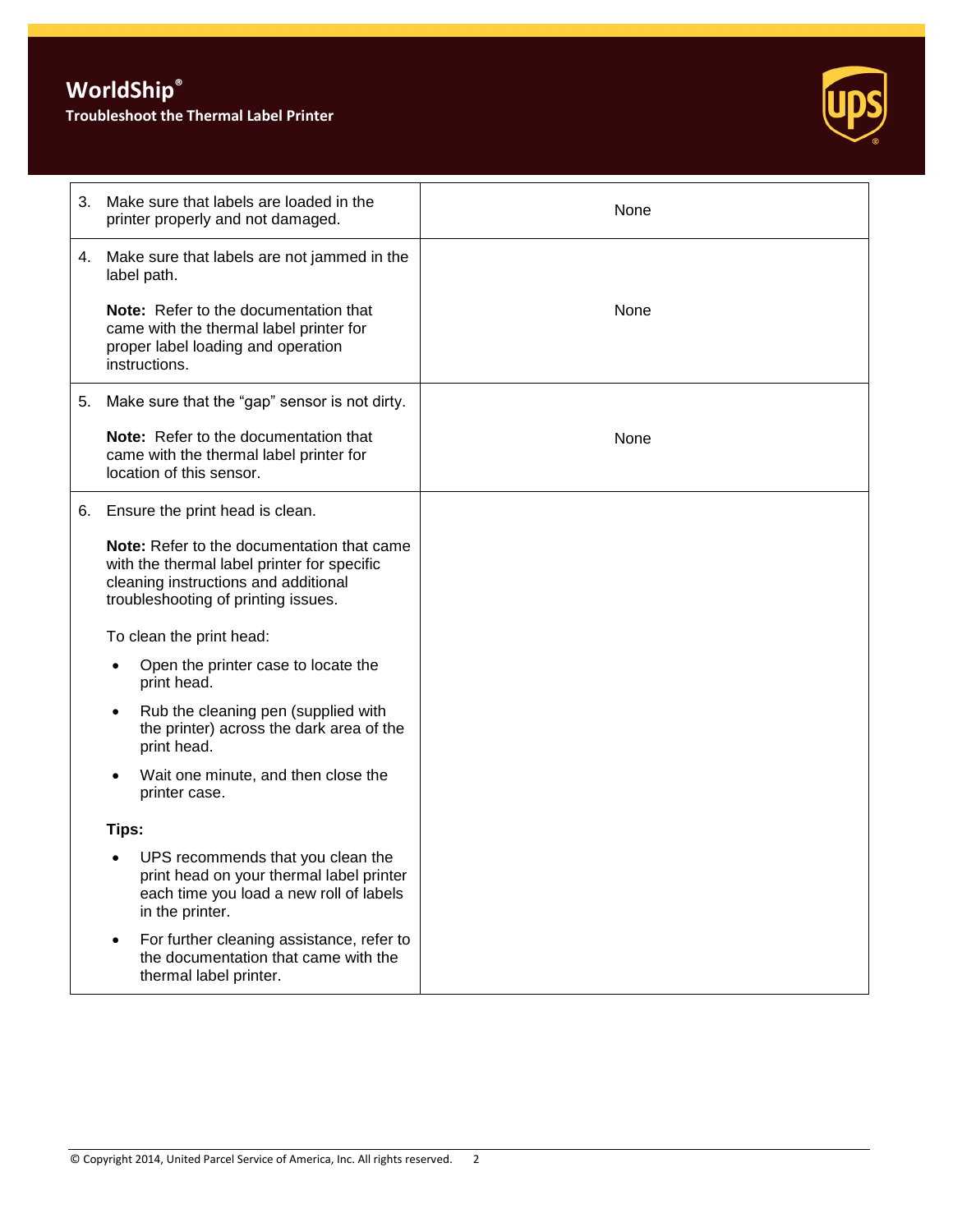## **WorldShip®**

**Troubleshoot the Thermal Label Printer**



Run the printer through Dump (Reset) Mode, as follows:

### *For Eltron UPS 2442, 2543, and 2844 models only:*

- Turn the printer off using the power switch on the back of the printer.
- Press and hold the Feed button while turning the printer back on. The light around the Feed button flashes red, and the printer prints "Now in Dump" on the label as confirmation that it is in dump mode.
- While the light flashes red, release the Feed button. The light turns green, three or four labels dispense approximately three seconds later, and then the Dump Mode printout starts printing.

**Tip:** You must release the Feed button while the light flashes red. If you hold the Feed button too long, the red light stops flashing, and you will not get a response from the printer. This is not necessarily an indication that the printer is malfunctioning (see Solid Red Light Tip below).

 Press the Feed button once to exit Dump Mode. The light turns green, and the printer prints "Out of DUMP" on the label as confirmation that it is out of dump mode.

**Solid Red Light Tip:** If a solid red light occurs, turn the printer off for 10 seconds and then back on. The light should return to green. If it does not return to green, repeat this step. If the light still does not return to green, call the UPS Technical Support. On the Support tab, select Support Numbers and UPS Technical Support Telephone Numbers and then scroll to find your number.

None